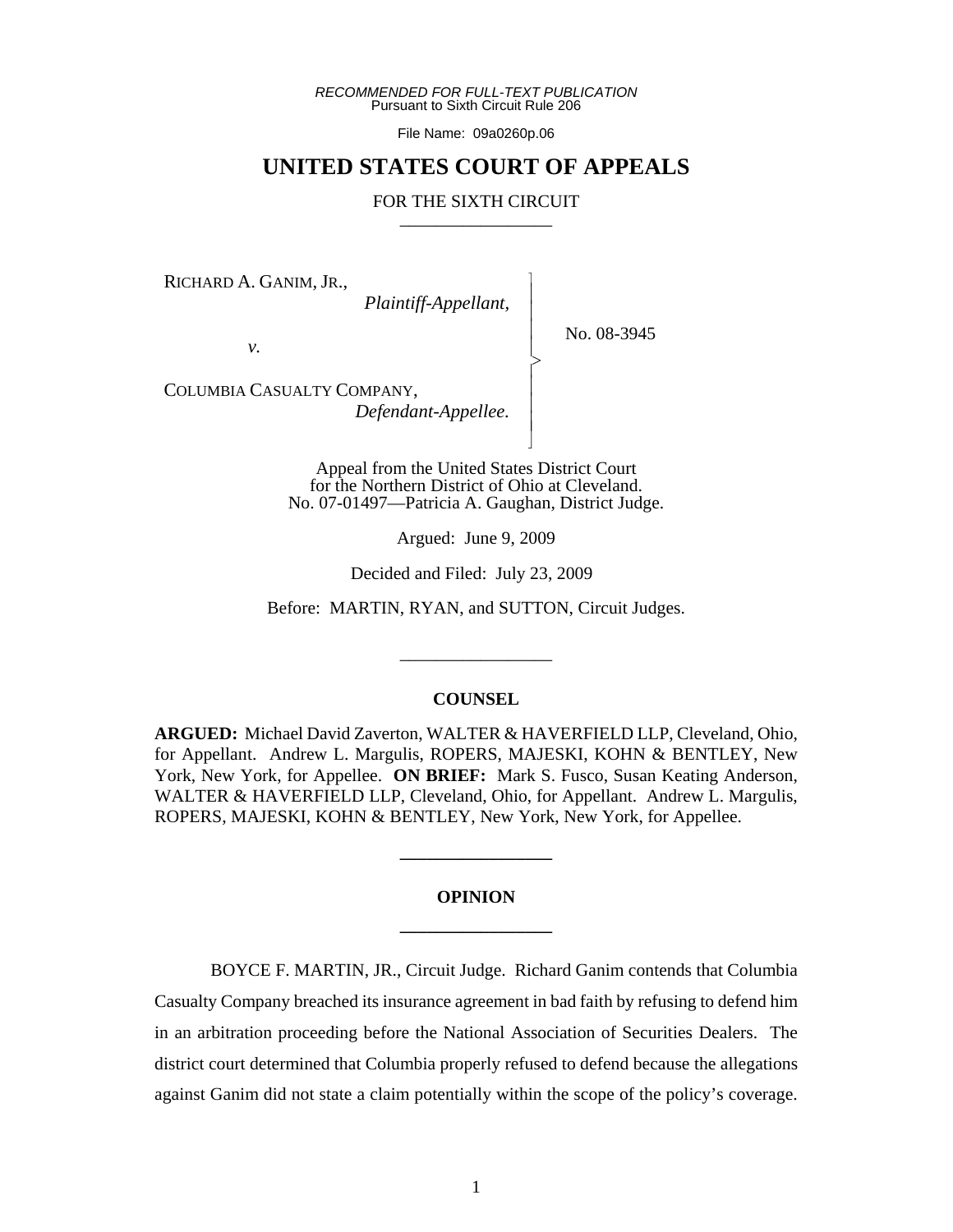*See Ganim v. Columbia Cas. Co.*, 2008 WL 2390776 (N.D. Ohio Jun. 9, 2008). We agree and AFFIRM summary judgment in Columbia's favor.

I.

Richard Ganim began as a Legacy Financial Services registered representative in January 2004. Nine months later, Vincent Santalucia sued Ganim in Ohio state court after a business venture between them soured. Santalucia alleged that Ganim breached his fiduciary duty, committed fraud, professional negligence, disability discrimination, and wrongful discharge by inducing him to invest more than \$500,000 in the "Carlyle Financial Group."**<sup>1</sup>** Santalucia further alleged that Ganim advised Santalucia "in all aspects of his financial planning, including stock and mutual funds purchases, IRA investments, retirement planning, etc."

Ganim notified Legacy's insurer, Columbia Casualty Company, of Santalucia's lawsuit. By agreement, Columbia was obligated to defend Legacy's registered representatives for negligence in "rendering or failure to render Professional Services." Columbia agreed to defend Ganim, but reserved the right to later disclaim defense and indemnity coverage. It also told Ganim that no coverage would be available for losses resulting from the Carlyle investments, which were not investments approved by Legacy. Columbia defended Ganim and the case was dismissed without prejudice in 2005.

Santalucia then filed an arbitration claim against Ganim and Legacy before the National Association of Securities Dealers. Santalucia asserted claims for unsuitable investment advice, misrepresentation, negligence, and breach of fiduciary duty. His "Statement of Claim" began: "This arbitration addresses the unsuitable and inappropriate solicitation of a customer's retirement savings by his long-term investment advisor to invest in that investment advisor's *own financial services business* with the resultant loss of the customer's—the Claimant's—entire retirement savings; an amount in excess of \$500,000." (emphasis in original). According to Santalucia, Ganim

**<sup>1</sup>** Santalucia apparently knew all along that his investment was not in *The* Carlyle Group—a wellknown private equity firm—but, rather, in a similarly-named limited liability company where Ganim served as president and operations officer.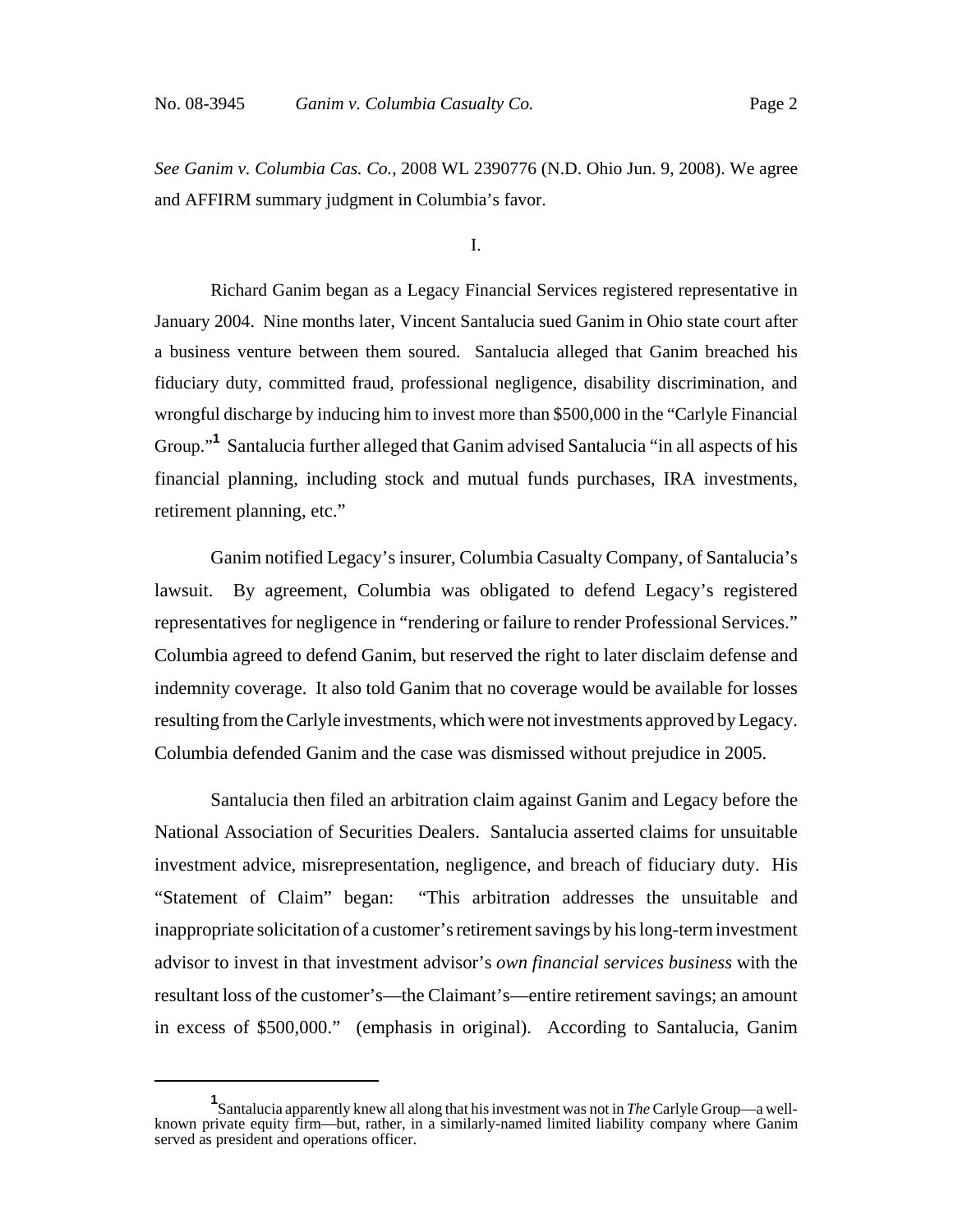expressed his "longtime personal dream" to own a "'one stop' financial services business" to Santalucia and then convinced him to "pour money" into the newly-founded "Carlyle Entities," depleting Santalucia's personal investments and leaving him in financial ruin. Santalucia sought to recover the loss in the value of his investment accounts as well as the amount that they would have appreciated if they had been "reasonably and prudently invested."

As with the earlier lawsuit, Ganim submitted the arbitration claim to Columbia. This time, however, Columbia responded by denying defense and indemnity coverage under Part B of the policy. Coverage under Part B was limited to "investment advisory services" and the "sale or attempted sale or servicing of securities . . . approved by" Legacy. Part B excluded claims involving "products or services not approved by [Legacy]" or "any security that is not registered with the Security [sic] and Exchange Commission." Columbia explained that because Santalucia's interest in Carlyle was neither a registered security nor a product approved by Legacy, his claim against Ganim did not trigger Columbia's duty to defend. Columbia's denial letter did not discuss whether defense coverage was available under any other part of the policy.

Ganim then sued Columbia in district court alleging that the insurer: (1) breached its contract by refusing to provide Ganim with an arbitration defense; (2) acted in bad faith by withholding a defense without a reasonable justification; (3) breached its "good faith obligation" by refusing to defend Ganim in the arbitration claim after it had represented him in a "substantially similar" civil adjudicatory proceeding in state court; and (4) breached its good faith obligation by providing coverage to Legacy Financial Services under the "Selling Away Coverage" endorsement instead of under an endorsement with a lower retention. The district court granted Columbia's motion for summary judgment on all Ganim's claims. Ganim appeals.

II.

This Court reviews *de novo* the grant of summary judgment. *Mohnkern v. Prof'l Ins. Co.*, 542 F.3d 157, 160-61 (6th Cir. 2008).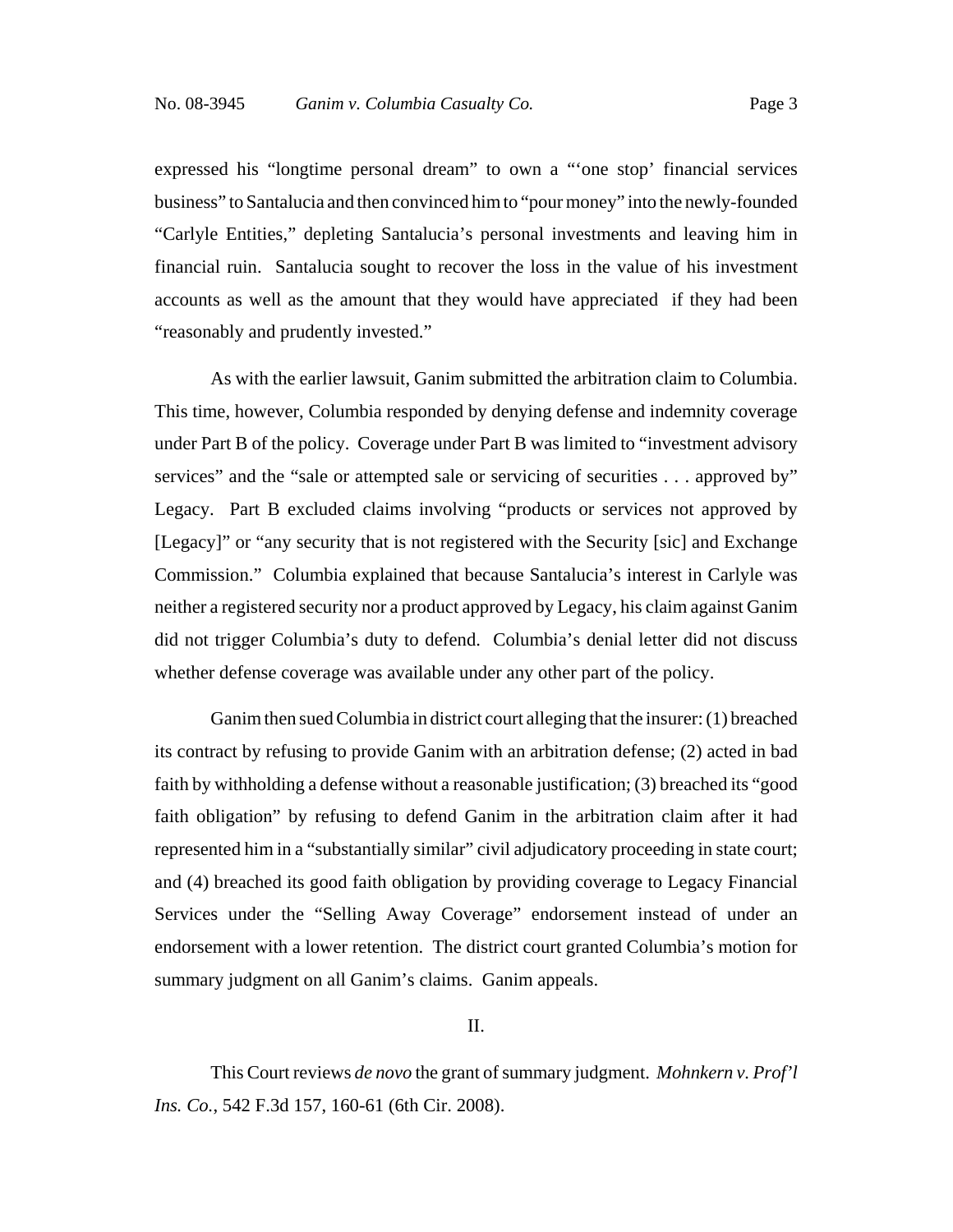III.

Ganim argues that he presented sufficient evidence to warrant a jury trial on his claim that Columbia breached, in bad faith, its contractual duty to defend him in the arbitration proceeding. The crux of this argument is that Columbia impermissibly looked beyond the allegations in Santalucia's arbitration claim in deciding whether it was obligated to defend Ganim. Ganim contends that, based on Santalucia's allegations, the claim could have potentially fallen within the scope of coverage, thus obligating Columbia to provide Ganim's defense.

Under Ohio law, which the parties agree applies, an insurer's promise to defend allegations that are "groundless, false or fraudulent" imposes "the absolute duty to assume the defense of the action where the underlying tort complaint states a claim which is potentially or arguably within the policy coverage." *Sanderson v. Ohio Edison Co.*, 635 N.E.2d 19, 23 (Ohio 1994); *Willoughby Hills v. Cincinnati Ins. Co.*, 459 N.E.2d 555, 558 (Ohio 1984). And the inverse is also true; Ohio law "does not require a defense where the complaint contains no allegation that states a claim 'potentially or arguably within the policy coverage.'" *Wedge Prods., Inc. v. Hartford Equity Sales Co.*, 509 N.E.2d 74, 76 (Ohio 1987) (internal citation omitted).

Requiring insurers to defend claims that are "potentially" within a policy's coverage acknowledges that, under notice pleading, a complaint may lack detail necessary to "conclusively establish the duty." *Willoughby Hills*, 459 N.E.2d at 557. Relevant facts and details may come to light "at some later stage in the litigation." *Id.* Thus, an insurer's obligation to defend against claims "potentially" within the scope of coverage prevents an insurer from strictly or narrowly construing a complaint's allegations and refusing to defend. *See id.* at 558.

In this case, under Part B of Columbia's policy, coverage was limited to investments that were approved by Legacy and were SEC registered securities. The question is whether Santalucia's allegations stated a claim "potentially" or "arguably" within Columbia's policy. The district court properly concluded that they did not. Columbia was not confronted with bare allegations that some later-discovered fact might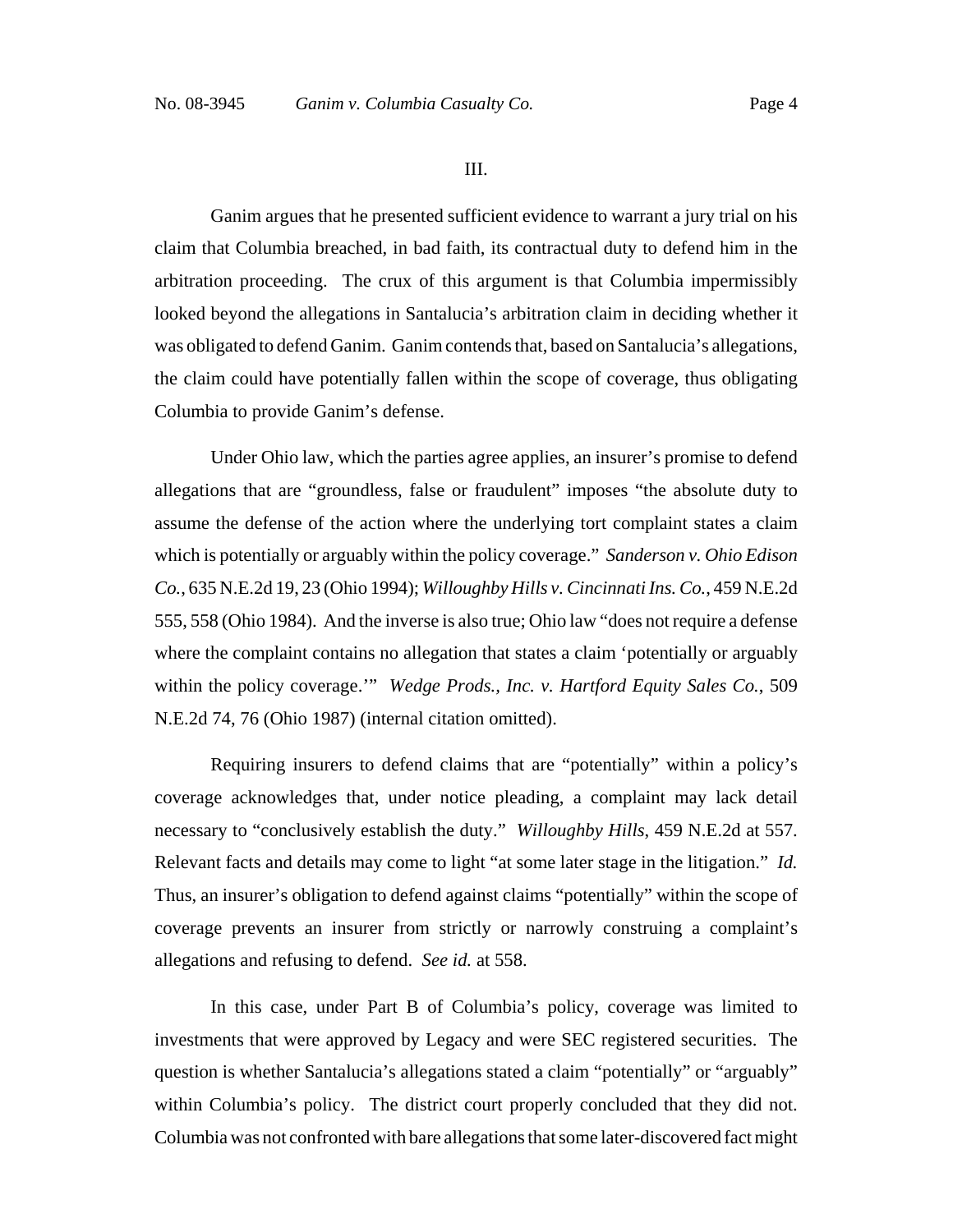have swept within the scope of coverage. Rather, Santalucia's detailed and specific allegations described how Ganim solicited him to invest in Ganim's "own financial services business [Carlyle]" and that "[r]elying upon Ganim's advice, encouragement and pressure, Santalucia continued to pour money into the Carlyle Entities even after his original assets had been depleted." The arbitration claim mentioned no other investments. And, as the district court observed, Ganim admitted in his motion to dismiss that, "All of the losses for which Santalucia is seeking recovery stem from these supposedly recommended investments that he made in the Carlyle Entities during that time period." There was no potential that a later development could have changed the nature of the investment at issue.

Of course, as Ganim points out, it would be nonsense for Columbia's obligations to evaporate solely because Santalucia did not specify whether Carlyle was a registered security or approved by Legacy. After all, Carlyle's registration with the SEC or approval by Legacy may have been irrelevant to the claims Santalucia brought against Ganim. But Columbia's decision to deny coverage did not turn on a mechanical word search of Santalucia's claim for "approved by Legacy" or "securities." As Ganim concedes, at the time Santalucia filed his arbitration claim both Columbia and Ganim knew that the only investment mentioned in the claim—Carlyle—was neither a registered security nor a Legacy-approved product. Accordingly, it was specifically excluded from coverage under the policy and could not "potentially" fall within it.

Nor are we convinced that Columbia should have defended Ganim because Santalucia stated that his claim was based on Ganim's failure to "make only recommendations which are suitable for a customer based on his/her age, experience, risk tolerance and financial objectives." This statement was not tied to a factual basis; it described a cause of action appearing under the heading "Respondents' Liability to Claimant: Unsuitable Investment Advice, Misrepresentation, Negligence and Breach of Fiduciary Duty." Assuming that Ganim's actions amounted to a breach of a fiduciary duty does not change the conclusion that the claim was not covered because it involved an investment excluded by the policy. Columbia therefore properly refused to defend